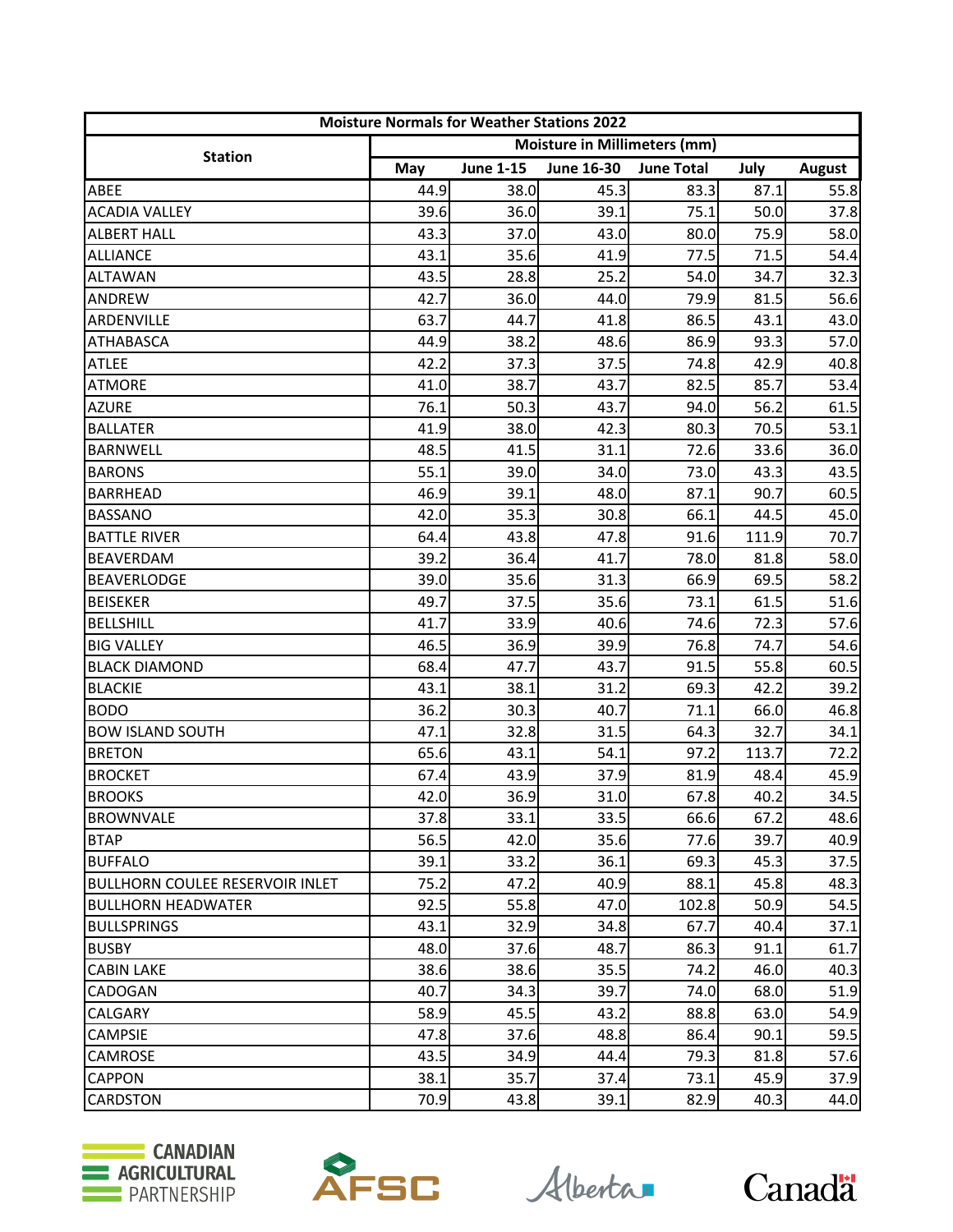| <b>CARROT CREEK</b>    | 68.9 | 49.9 | 51.6 | 101.4 | 114.0 | 73.3 |
|------------------------|------|------|------|-------|-------|------|
| CARWAY                 | 77.1 | 47.3 | 39.8 | 87.1  | 39.4  | 44.5 |
| <b>CEREAL</b>          | 36.2 | 36.3 | 36.0 | 72.3  | 50.1  | 39.7 |
| <b>CHAMPION</b>        | 55.2 | 37.3 | 32.3 | 69.6  | 45.7  | 44.7 |
| <b>CHISHOLM</b>        | 48.1 | 40.9 | 51.8 | 92.7  | 109.8 | 69.9 |
| <b>CLARESHOLM</b>      | 61.1 | 40.1 | 37.0 | 77.1  | 47.0  | 45.6 |
| <b>CLEARDALE</b>       | 37.2 | 32.8 | 33.6 | 66.5  | 71.8  | 55.3 |
| <b>CLEARHILLS</b>      | 38.3 | 33.7 | 38.5 | 72.2  | 80.0  | 53.4 |
| <b>CONSORT</b>         | 39.1 | 34.5 | 44.2 | 78.7  | 60.2  | 49.2 |
| CORONATION             | 39.6 | 35.3 | 35.8 | 71.0  | 63.4  | 49.6 |
| <b>CRAIGMYLE</b>       | 44.4 | 37.4 | 40.4 | 77.8  | 65.1  | 53.2 |
| <b>CRESTOMERE</b>      | 55.4 | 39.5 | 47.1 | 86.7  | 102.4 | 67.6 |
| <b>CROSS DRAIN 5</b>   | 82.5 | 50.8 | 44.5 | 95.3  | 49.3  | 54.1 |
| <b>DEADWOOD</b>        | 37.9 | 38.8 | 36.0 | 74.8  | 71.9  | 52.3 |
| <b>DEL BONITA</b>      | 65.5 | 44.7 | 38.2 | 82.8  | 40.0  | 41.5 |
| <b>DELBURNE</b>        | 53.3 | 40.1 | 42.4 | 82.5  | 81.8  | 64.8 |
| <b>DEWBERRY</b>        | 39.9 | 31.7 | 42.3 | 74.0  | 78.8  | 54.5 |
| <b>DICKSON DAM</b>     | 60.6 | 46.9 | 44.4 | 91.3  | 82.4  | 60.8 |
| <b>DIVIDE HILLS</b>    | 57.4 | 44.5 | 43.0 | 87.5  | 87.4  | 66.3 |
| <b>DRUMHELLER</b>      | 43.1 | 37.0 | 30.9 | 67.9  | 60.3  | 49.6 |
| <b>DUCK LAKE</b>       | 46.1 | 43.7 | 51.5 | 95.2  | 103.4 | 65.6 |
| <b>DUPRE</b>           | 41.7 | 37.4 | 40.6 | 78.0  | 79.9  | 58.8 |
| EAGLESHAM              | 41.8 | 37.9 | 35.4 | 73.3  | 68.9  | 51.8 |
| <b>EDGERTON</b>        | 40.2 | 31.3 | 42.2 | 73.5  | 74.3  | 54.4 |
| <b>EDMONTON</b>        | 48.0 | 32.8 | 43.3 | 76.1  | 93.2  | 58.3 |
| <b>EDSON</b>           | 56.8 | 44.0 | 49.7 | 93.7  | 100.4 | 69.0 |
| <b>ELBOW</b>           | 90.1 | 57.1 | 55.5 | 112.6 | 70.7  | 72.9 |
| <b>ELK ISLAND PARK</b> | 48.4 | 38.9 | 47.9 | 86.8  | 100.4 | 59.0 |
| <b>ENCHANT</b>         | 45.4 | 34.6 | 28.2 | 62.8  | 35.2  | 35.0 |
| <b>ESTHER</b>          | 34.0 | 33.9 | 36.9 | 70.8  | 52.0  | 39.5 |
| <b>ETZIKOM</b>         | 52.6 | 34.4 | 31.7 | 66.1  | 37.3  | 35.9 |
| <b>EUREKA RIVER</b>    | 37.6 | 30.5 | 37.8 | 68.4  | 77.0  | 53.2 |
| <b>EVANSBURG2</b>      | 59.6 | 42.3 | 51.9 | 94.2  | 105.8 | 65.5 |
| <b>FAIRVIEW</b>        | 38.7 | 32.5 | 32.8 | 65.3  | 69.8  | 48.0 |
| <b>FERINTOSH</b>       | 48.9 | 36.9 | 42.7 | 79.6  | 89.1  | 62.9 |
| <b>FINCASTLE</b>       | 49.5 | 40.9 | 30.7 | 71.6  | 35.0  | 35.2 |
| <b>FINNEGAN</b>        | 38.4 | 33.6 | 32.7 | 66.3  | 44.7  | 42.0 |
| <b>FLEET</b>           | 40.4 | 35.2 | 38.9 | 74.1  | 66.9  | 49.0 |
| <b>FOREMOST</b>        | 52.5 | 35.9 | 32.6 | 68.5  | 35.2  | 35.6 |
| <b>FORESTBURG</b>      | 42.3 | 36.5 | 40.9 | 77.4  | 73.0  | 56.9 |
| <b>FORT MACLEOD</b>    | 57.7 | 43.1 | 38.0 | 81.0  | 40.1  | 42.1 |
| <b>FT ASSINIBOINE</b>  | 46.0 | 40.5 | 49.2 | 89.6  | 106.7 | 68.7 |
| <b>FT VERMILION</b>    | 32.2 | 27.8 | 34.2 | 62.0  | 67.6  | 53.6 |
| <b>GILT EDGE NORTH</b> | 40.9 | 30.5 | 40.7 | 71.2  | 74.6  | 56.4 |
| <b>GLADSTONE</b>       | 42.4 | 35.0 | 40.8 | 75.8  | 80.5  | 58.7 |
| <b>GLEICHEN</b>        | 50.7 | 31.9 | 31.2 | 63.1  | 53.5  | 48.1 |





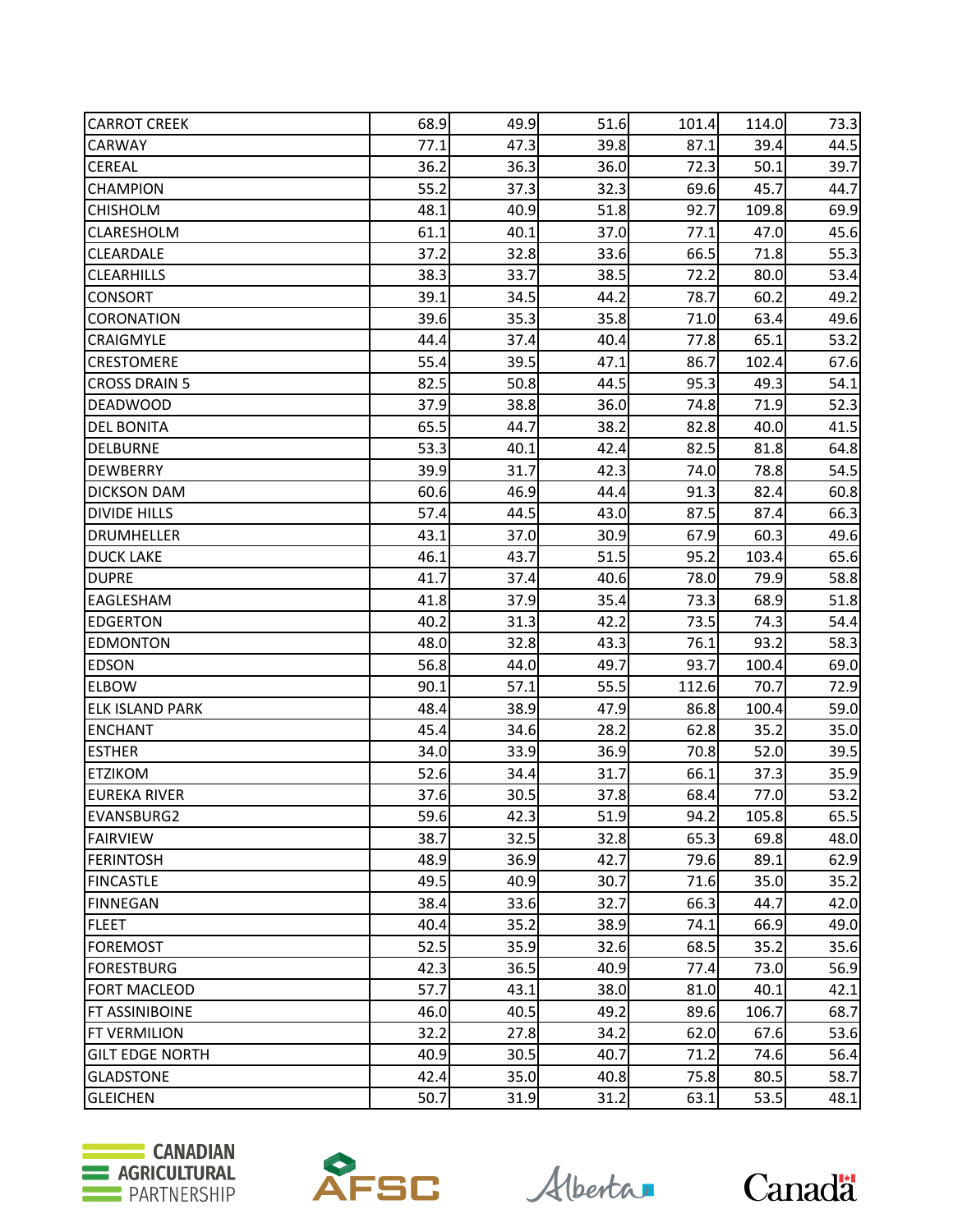| <b>GLENEVIS</b>            | 51.9 | 38.6 | 52.0 | 90.6  | 97.8  | 64.1 |
|----------------------------|------|------|------|-------|-------|------|
| <b>GOOSEBERRY LAKE</b>     | 41.1 | 33.2 | 43.0 | 76.2  | 62.9  | 50.9 |
| <b>GRASSY LAKE</b>         | 45.4 | 35.1 | 30.8 | 66.0  | 34.5  | 36.0 |
| <b>GREENCOURT</b>          | 57.0 | 43.7 | 48.2 | 91.9  | 105.9 | 64.3 |
| <b>HALKIRK</b>             | 45.2 | 36.8 | 38.5 | 75.3  | 71.6  | 53.0 |
| <b>HAND HILLS</b>          | 41.8 | 34.1 | 39.0 | 73.1  | 61.6  | 50.5 |
| <b>HAWK HILLS</b>          | 33.1 | 29.3 | 33.7 | 63.0  | 68.7  | 53.7 |
| <b>HAZEL</b>               | 39.9 | 35.8 | 41.8 | 77.6  | 79.4  | 53.6 |
| <b>HEMARUKA</b>            | 36.1 | 35.5 | 39.2 | 74.7  | 58.7  | 44.2 |
| <b>HESPERO</b>             | 62.9 | 50.0 | 46.5 | 96.4  | 93.9  | 68.9 |
| <b>HIGH LEVEL</b>          | 32.7 | 28.5 | 30.0 | 58.5  | 69.3  | 48.2 |
| <b>HIGH PRAIRIE</b>        | 44.1 | 42.3 | 47.8 | 90.1  | 87.0  | 57.7 |
| HIGH PRAIRIE - BANANA BELT | 52.1 | 45.9 | 57.5 | 103.4 | 94.9  | 64.0 |
| <b>HINES CREEK</b>         | 39.2 | 31.6 | 36.8 | 68.4  | 74.7  | 51.0 |
| <b>HOLDEN</b>              | 41.7 | 35.4 | 42.3 | 77.7  | 81.6  | 56.7 |
| <b>HOMESTEAD COULEE</b>    | 37.4 | 35.6 | 34.8 | 70.4  | 52.1  | 44.4 |
| <b>HOSELAW</b>             | 42.5 | 37.7 | 41.8 | 79.5  | 82.4  | 56.5 |
| <b>HUGHENDEN</b>           | 42.4 | 34.7 | 41.4 | 76.1  | 68.3  | 55.8 |
| <b>HUSSAR</b>              | 45.3 | 39.8 | 35.1 | 74.9  | 55.7  | 52.6 |
| <b>IDDESLEIGH</b>          | 44.7 | 38.2 | 38.1 | 76.3  | 47.7  | 39.1 |
| <b>IRON SPRINGS</b>        | 52.2 | 41.9 | 32.0 | 73.9  | 37.4  | 37.9 |
| <b>IRVINE</b>              | 46.4 | 34.9 | 34.6 | 69.6  | 41.0  | 37.4 |
| <b>JEAN COTE</b>           | 40.5 | 38.3 | 38.2 | 76.5  | 71.9  | 49.6 |
| <b>KEG RIVER</b>           | 34.4 | 33.3 | 35.5 | 68.8  | 82.1  | 58.4 |
| <b>KEOMA</b>               | 55.8 | 38.2 | 35.8 | 73.9  | 60.3  | 51.6 |
| <b>KESSLER</b>             | 42.4 | 35.0 | 42.8 | 77.8  | 68.2  | 53.0 |
| <b>KETCHUM CREEK</b>       | 52.6 | 33.7 | 32.3 | 65.9  | 36.2  | 37.8 |
| KILLAM                     | 40.6 | 37.2 | 39.4 | 76.6  | 71.9  | 54.2 |
| <b>KINIKINIK</b>           | 44.7 | 36.1 | 46.7 | 82.9  | 87.4  | 56.6 |
| <b>KINSELLA</b>            | 41.5 | 36.7 | 43.7 | 80.4  | 76.0  | 55.9 |
| <b>KIRRIEMUIR</b>          | 37.5 | 33.4 | 44.2 | 77.7  | 60.3  | 46.9 |
| <b>KITSCOTY</b>            | 38.8 | 33.2 | 40.4 | 73.6  | 78.8  | 56.6 |
| LA CRETE                   | 34.4 | 29.3 | 34.9 | 64.2  | 71.2  | 57.6 |
| LA GLACE                   | 39.8 | 38.8 | 35.1 | 73.8  | 72.0  | 56.2 |
| LAC LA BICHE               | 42.5 | 40.0 | 43.9 | 83.9  | 88.6  | 58.2 |
| <b>LACOMBE</b>             | 53.6 | 38.5 | 40.3 | 78.9  | 91.7  | 61.5 |
| LATHOM                     | 43.0 | 38.5 | 31.3 | 69.8  | 43.0  | 40.3 |
| <b>LEE CREEK</b>           | 92.1 | 56.2 | 48.6 | 104.8 | 47.2  | 53.4 |
| LEEDALE                    | 62.5 | 45.5 | 46.8 | 92.4  | 101.9 | 72.6 |
| <b>LEGAL</b>               | 45.5 | 38.1 | 44.6 | 82.7  | 91.3  | 55.3 |
| <b>LETHBRIDGE</b>          | 54.3 | 40.2 | 36.3 | 76.4  | 40.5  | 39.2 |
| <b>LINDBERGH</b>           | 40.7 | 34.7 | 41.7 | 76.4  | 78.1  | 56.4 |
| <b>LINDEN</b>              | 52.1 | 40.5 | 38.4 | 78.9  | 65.6  | 56.1 |
| LITTLE PADDLE HEADWATERS   | 63.0 | 47.7 | 52.5 | 100.3 | 113.6 | 72.2 |
| <b>LIVINGSTON</b>          | 64.6 | 34.4 | 29.1 | 63.5  | 44.4  | 47.1 |
| <b>LLOYDMINSTER</b>        | 43.6 | 36.3 | 41.3 | 77.6  | 82.6  | 59.8 |





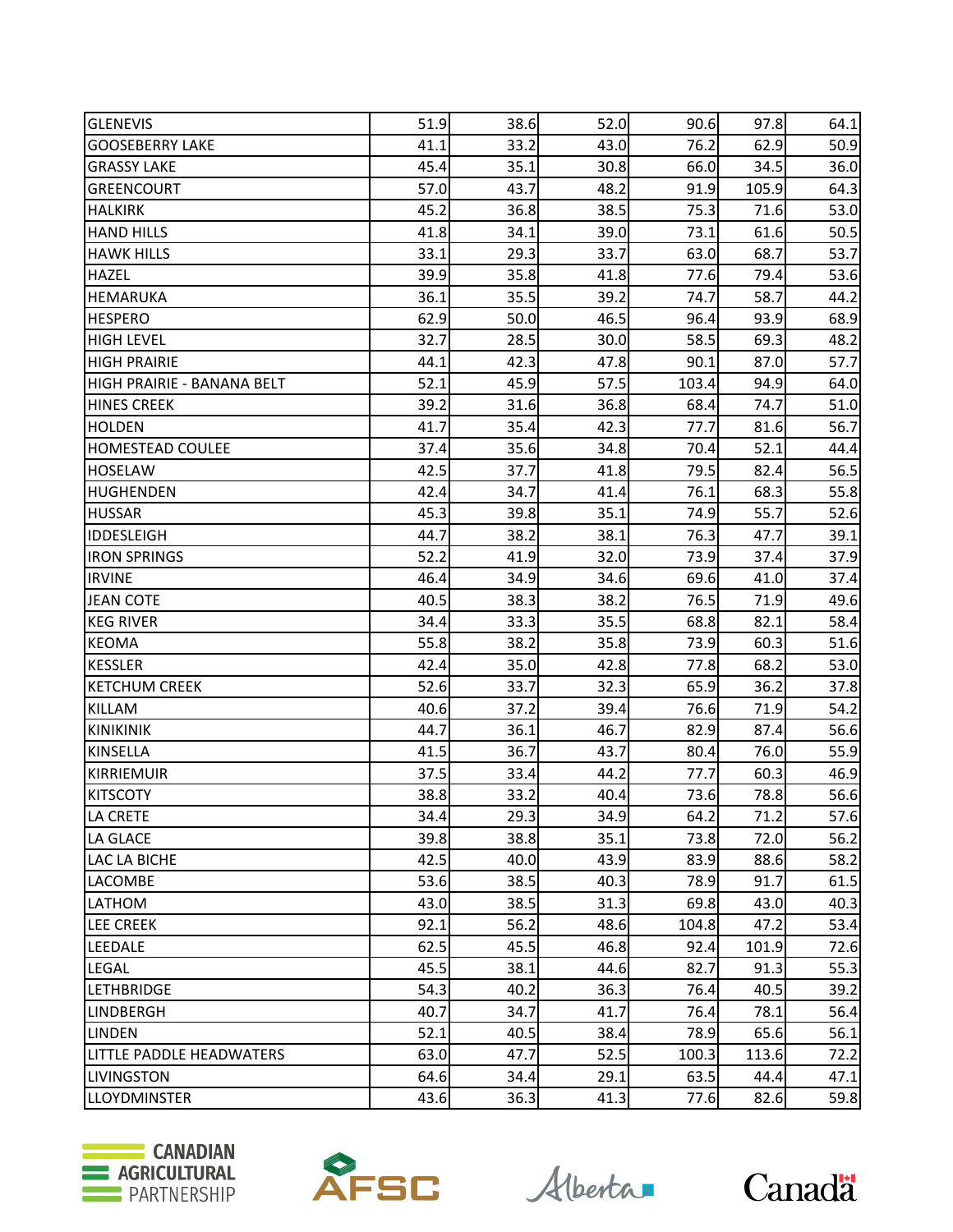| <b>LODGE CREEK</b>         | 59.0 | 41.0 | 36.9 | 78.0  | 51.9  | 42.4 |
|----------------------------|------|------|------|-------|-------|------|
| <b>MAGEE LAKE</b>          | 51.3 | 38.3 | 44.5 | 82.8  | 92.5  | 62.0 |
| <b>MANNING</b>             | 31.6 | 29.9 | 34.8 | 64.8  | 68.0  | 47.3 |
| <b>MANNVILLE</b>           | 40.1 | 36.4 | 42.0 | 78.4  | 78.5  | 60.0 |
| <b>MANYBERRIES</b>         | 53.8 | 35.5 | 34.8 | 70.3  | 40.0  | 39.5 |
| <b>MASINISAN</b>           | 54.6 | 38.1 | 30.1 | 68.2  | 33.3  | 35.8 |
| <b>MAYERTHORPE</b>         | 53.2 | 42.3 | 50.1 | 92.3  | 107.3 | 66.4 |
| <b>MEDICINE HAT</b>        | 44.8 | 33.1 | 32.7 | 65.8  | 39.1  | 35.3 |
| <b>MEDICINE LODGE</b>      | 67.1 | 47.3 | 44.7 | 92.0  | 55.1  | 48.7 |
| <b>MILK RIVER</b>          | 57.6 | 43.3 | 33.3 | 76.6  | 34.3  | 37.1 |
| MILK RIVER RESERVOIR       | 68.9 | 50.6 | 43.6 | 94.2  | 38.8  | 44.2 |
| <b>MILK RIVER RIDGE</b>    | 72.0 | 47.0 | 42.7 | 89.6  | 43.7  | 44.0 |
| <b>MORRIN</b>              | 44.4 | 34.0 | 35.2 | 69.2  | 61.7  | 51.4 |
| <b>MOSSLEIGH</b>           | 56.8 | 36.3 | 37.2 | 73.5  | 53.6  | 46.8 |
| <b>MUNDARE</b>             | 41.7 | 33.3 | 41.6 | 75.0  | 81.2  | 56.6 |
| <b>MYRNAM</b>              | 41.4 | 32.3 | 36.2 | 68.5  | 73.5  | 55.0 |
| <b>NEIR</b>                | 62.3 | 47.7 | 44.9 | 92.7  | 71.5  | 62.3 |
| <b>NEW SAREPTA</b>         | 48.1 | 34.4 | 46.7 | 81.0  | 97.5  | 59.4 |
| <b>OLDS</b>                | 59.4 | 47.2 | 43.9 | 91.2  | 76.6  | 61.4 |
| <b>OLIVER</b>              | 46.6 | 36.6 | 45.4 | 82.0  | 90.7  | 55.5 |
| <b>ONEFOUR</b>             | 47.7 | 30.3 | 29.3 | 59.6  | 33.9  | 33.0 |
| <b>OYEN</b>                | 35.9 | 32.9 | 36.2 | 69.0  | 52.1  | 40.2 |
| <b>PADDLE DAM</b>          | 53.6 | 41.7 | 47.1 | 88.8  | 103.1 | 64.2 |
| <b>PAKOWKI LAKE</b>        | 55.8 | 35.7 | 31.6 | 67.4  | 32.4  | 36.9 |
| <b>PARLBY CREEK</b>        | 52.4 | 38.4 | 43.6 | 82.0  | 86.8  | 62.0 |
| <b>PATRICIA</b>            | 42.4 | 37.0 | 33.6 | 70.6  | 47.0  | 37.9 |
| <b>PEAVINE</b>             | 42.8 | 41.7 | 47.0 | 88.7  | 82.6  | 54.8 |
| <b>PEORIA</b>              | 44.2 | 39.6 | 38.2 | 77.8  | 73.7  | 57.5 |
| PIBROACH (new)             | 40.8 | 40.2 | 46.3 | 86.5  | 93.9  | 61.2 |
| <b>PINCHER CREEK</b>       | 77.9 | 45.6 | 40.8 | 86.4  | 48.2  | 48.6 |
| PINE COULEE FP             | 61.7 | 41.1 | 37.3 | 78.4  | 48.2  | 47.2 |
| <b>PINHORN</b>             | 58.7 | 35.1 | 33.2 | 68.4  | 34.0  | 40.3 |
| <b>PLEASANT VIEW</b>       | 43.1 | 39.3 | 45.0 | 84.4  | 95.7  | 60.7 |
| POLLOCKVILLE               | 36.0 | 35.0 | 33.7 | 68.7  | 47.1  | 41.2 |
| <b>PORCUPINE</b>           | 87.5 | 52.5 | 50.2 | 102.7 | 62.2  | 63.5 |
| <b>PRENTISS</b>            | 54.8 | 42.2 | 43.9 | 86.0  | 94.0  | 66.1 |
| <b>PRIDDIS OBSERVATORY</b> | 70.1 | 49.9 | 48.1 | 98.0  | 63.0  | 63.8 |
| <b>QUEENSTOWN</b>          | 54.1 | 37.5 | 32.6 | 70.1  | 49.4  | 46.9 |
| <b>RADWAY</b>              | 45.2 | 36.9 | 45.0 | 82.0  | 90.6  | 55.3 |
| RAINIER                    | 43.6 | 36.5 | 29.9 | 66.4  | 37.7  | 33.2 |
| <b>RALSTON</b>             | 43.4 | 34.7 | 29.4 | 64.1  | 34.4  | 33.0 |
| <b>RANFURLY</b>            | 43.7 | 34.7 | 45.6 | 80.3  | 79.7  | 61.5 |
| <b>RAYMOND</b>             | 58.1 | 41.8 | 38.2 | 80.1  | 40.7  | 40.1 |
| <b>RED DEER</b>            | 56.8 | 45.7 | 45.7 | 91.5  | 86.9  | 67.5 |
| <b>REDWATER</b>            | 44.9 | 35.6 | 45.5 | 81.1  | 90.6  | 55.2 |
| <b>RIBSTONE</b>            | 40.1 | 33.2 | 41.1 | 74.4  | 71.7  | 53.2 |





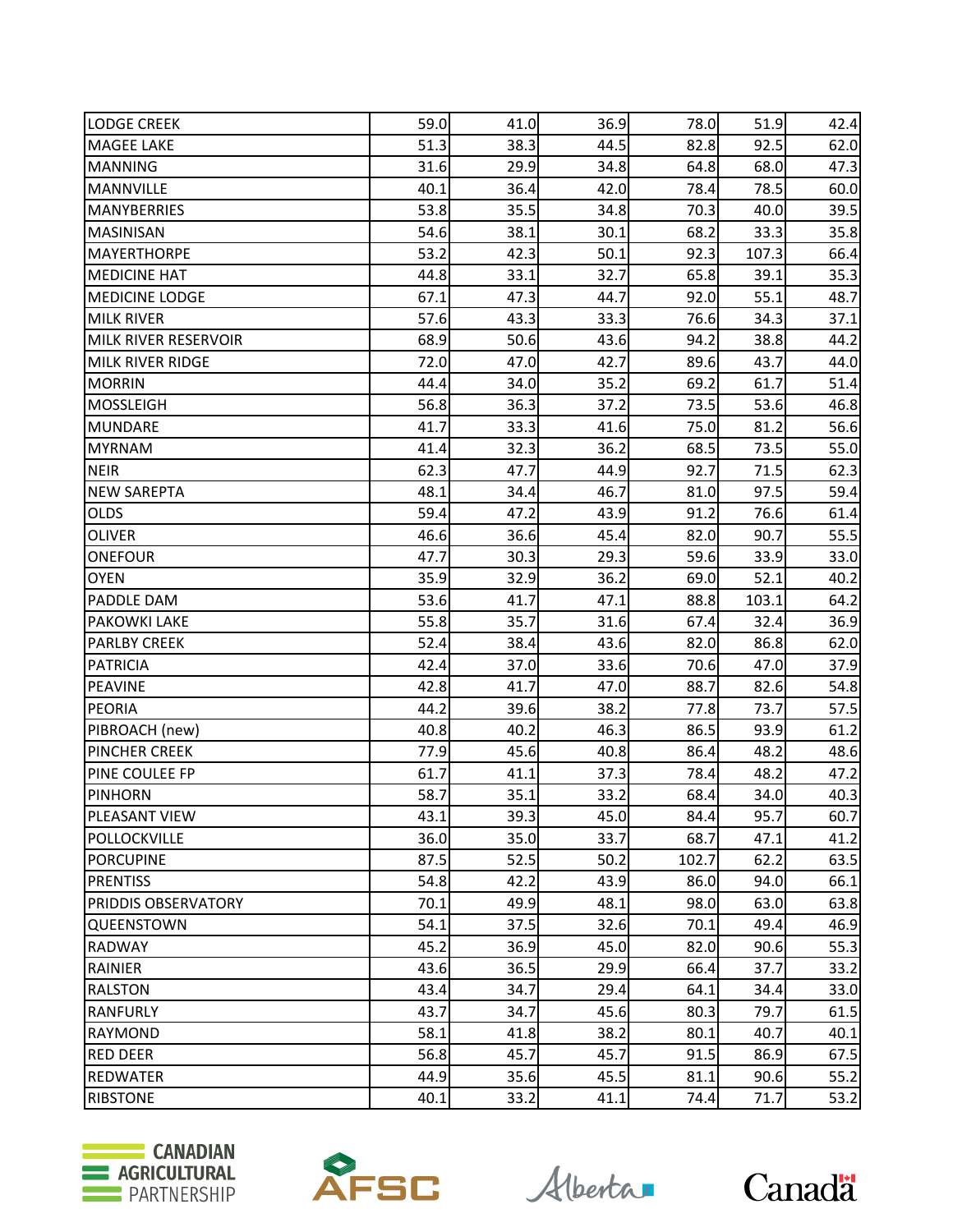| <b>RICH LAKE</b>         | 45.0 | 39.7 | 43.0 | 82.8  | 88.3  | 59.2 |
|--------------------------|------|------|------|-------|-------|------|
| <b>RIVERCOURSE</b>       | 39.1 | 31.2 | 41.4 | 72.5  | 78.1  | 56.1 |
| <b>ROCKY LANE</b>        | 31.0 | 26.9 | 30.5 | 57.3  | 67.1  | 51.4 |
| <b>ROCKY MNT HOUSE</b>   | 65.7 | 51.2 | 49.2 | 100.4 | 96.2  | 68.9 |
| <b>ROLLING HILLS</b>     | 42.8 | 35.7 | 30.5 | 66.3  | 35.2  | 33.3 |
| <b>ROMA</b>              | 35.6 | 32.4 | 35.6 | 68.1  | 62.6  | 48.7 |
| <b>ROSALIND</b>          | 43.4 | 37.2 | 41.8 | 78.9  | 78.8  | 57.2 |
| <b>ROSEMARY</b>          | 41.1 | 36.6 | 32.2 | 68.8  | 44.6  | 40.3 |
| <b>RUSH LAKE</b>         | 58.4 | 40.6 | 40.0 | 80.7  | 50.7  | 40.4 |
| <b>RYCROFT</b>           | 39.1 | 33.5 | 34.5 | 68.1  | 74.7  | 50.1 |
| <b>SANDY LAKE</b>        | 42.7 | 39.5 | 41.7 | 81.2  | 77.9  | 56.6 |
| <b>SAVANNA</b>           | 40.4 | 34.1 | 34.0 | 68.2  | 74.7  | 52.7 |
| <b>SCHULER</b>           | 42.9 | 35.2 | 35.0 | 70.2  | 43.9  | 39.7 |
| <b>SEDALIA</b>           | 36.7 | 33.7 | 39.6 | 73.3  | 54.6  | 40.6 |
| <b>SEVEN PERSONS</b>     | 45.4 | 34.1 | 32.6 | 66.6  | 38.3  | 33.8 |
| <b>SHEERNESS</b>         | 38.8 | 35.5 | 39.0 | 74.5  | 59.7  | 47.0 |
| <b>SHONTS</b>            | 43.0 | 33.2 | 43.4 | 76.6  | 86.8  | 58.9 |
| <b>SLAVE LAKE</b>        | 46.3 | 42.6 | 49.2 | 91.8  | 97.3  | 67.0 |
| <b>SMOKY LAKE</b>        | 43.9 | 39.2 | 48.6 | 87.8  | 87.0  | 56.7 |
| <b>SOCIAL PLAINS</b>     | 39.2 | 34.3 | 35.2 | 69.6  | 47.0  | 34.5 |
| SPONDIN                  | 40.0 | 34.8 | 37.0 | 71.8  | 62.3  | 47.2 |
| <b>SPRING CREEK</b>      | 48.8 | 44.3 | 46.0 | 90.3  | 86.6  | 62.5 |
| <b>ST LINA</b>           | 45.6 | 38.6 | 41.4 | 79.9  | 86.7  | 61.9 |
| <b>ST PAUL</b>           | 41.6 | 34.9 | 40.9 | 75.8  | 81.4  | 56.6 |
| <b>ST ALBERT</b>         | 45.3 | 33.2 | 46.7 | 79.9  | 94.4  | 57.4 |
| <b>ST FRANCIS</b>        | 59.3 | 41.5 | 46.0 | 87.5  | 104.4 | 66.9 |
| <b>ST MARY RESERVOIR</b> | 68.9 | 45.4 | 39.4 | 84.8  | 45.3  | 45.5 |
| <b>STANDARD</b>          | 48.2 | 38.4 | 35.1 | 73.5  | 61.0  | 50.5 |
| <b>STAVELY</b>           | 72.2 | 50.5 | 46.3 | 96.7  | 57.7  | 56.2 |
| <b>STETTLER</b>          | 47.0 | 39.7 | 42.4 | 82.0  | 79.2  | 62.2 |
| <b>STONY PLAIN</b>       | 52.1 | 37.9 | 49.5 | 87.3  | 102.2 | 61.9 |
| <b>STRATHMORE</b>        | 55.7 | 37.2 | 34.8 | 72.0  | 57.9  | 51.3 |
| <b>STREETER CREEK</b>    | 85.2 | 53.1 | 51.4 | 104.4 | 64.7  | 69.1 |
| <b>SUNDRE</b>            | 64.7 | 46.5 | 48.2 | 94.7  | 87.1  | 70.7 |
| <b>SUNNYNOOK</b>         | 37.9 | 35.0 | 37.9 | 72.9  | 51.3  | 42.3 |
| <b>TAWATINAW</b>         | 43.9 | 38.8 | 45.0 | 83.8  | 94.7  | 59.7 |
| <b>TEEPEE CREEK</b>      | 42.2 | 37.5 | 37.1 | 74.6  | 72.1  | 55.5 |
| <b>TENNESSEE CREEK</b>   | 66.9 | 44.1 | 38.5 | 82.6  | 51.5  | 48.8 |
| <b>THORSBY</b>           | 54.8 | 35.7 | 44.2 | 79.9  | 104.3 | 61.9 |
| THREE CREEKS             | 39.2 | 39.2 | 37.6 | 76.8  | 71.9  | 52.2 |
| THREE HILLS              | 47.5 | 40.7 | 36.5 | 77.2  | 62.7  | 58.1 |
| <b>TIDE LAKE</b>         | 42.5 | 35.4 | 32.9 | 68.3  | 39.4  | 34.9 |
| <b>TOMAHAWK</b>          | 58.6 | 42.0 | 47.6 | 89.6  | 102.8 | 68.9 |
| <b>TOMPKINS LANDING</b>  | 38.0 | 31.4 | 40.0 | 71.4  | 82.9  | 62.8 |
| <b>TRAVERS</b>           | 53.6 | 38.4 | 28.6 | 67.1  | 45.2  | 42.1 |
| <b>TULLIBY LAKE</b>      | 40.4 | 30.7 | 42.5 | 73.1  | 80.2  | 56.4 |